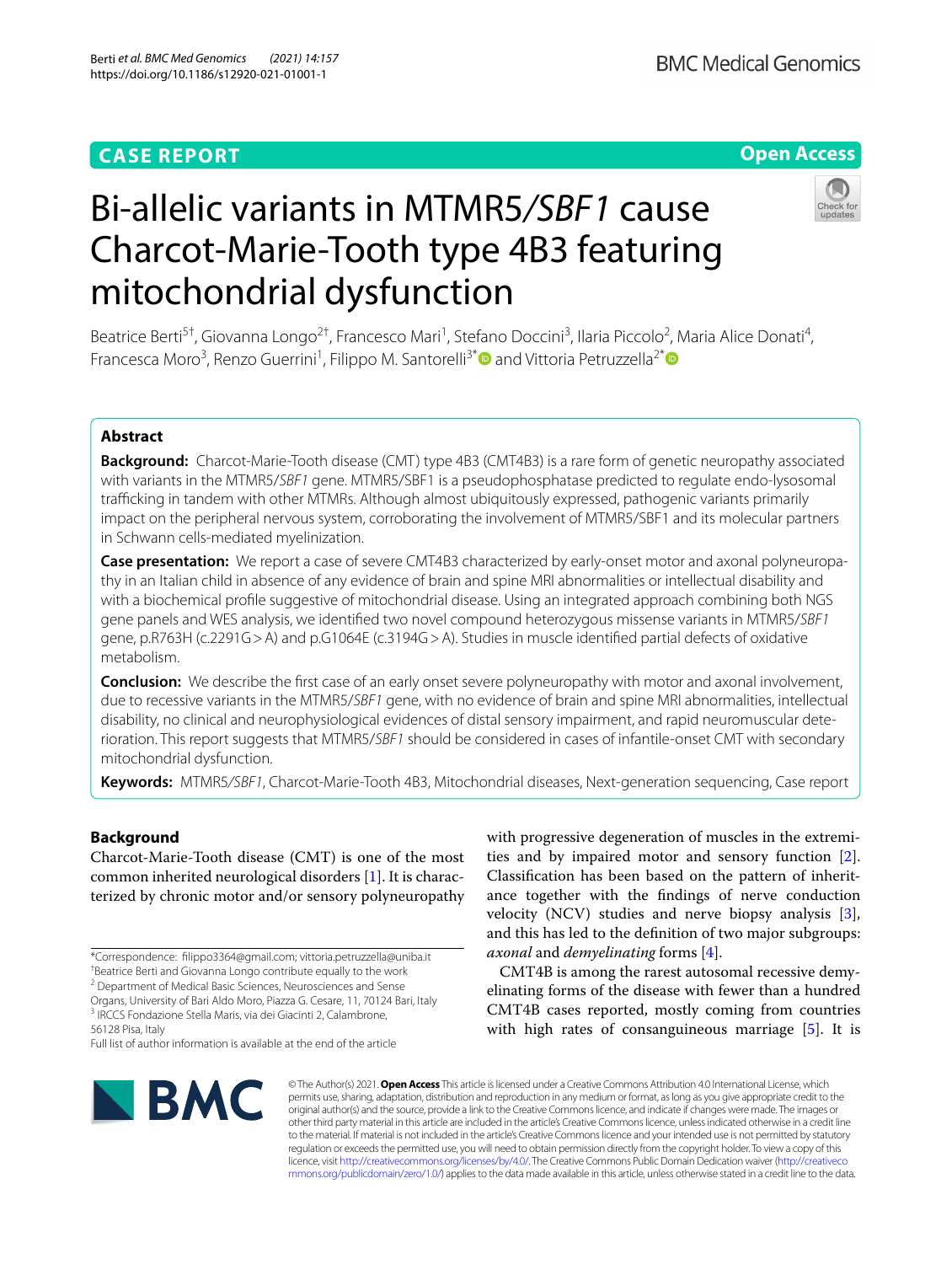subdivided into the three clinically and genetically distinct subtypes CMT4B1, CMT4B2 and CMT4B3, caused by variants in myotubularin-related proteins, namely MTMR2, MTMR13/*SBF2* and MTMR5/*SBF1*, respectively, mainly involved in regulating endolysosomal trafficking  $[6]$  $[6]$ . The almost exclusive peripheral nervous system (PNS) involvement seen in CMT4B suggests that myelinating Schwann cells are extremely sensitive to disruption of endolysosomal trafficking  $[7, 8]$  $[7, 8]$  $[7, 8]$  $[7, 8]$ . However, it is well established that mutations of myelin components can impact on their axonal counterpart due to rearrangements of protein in the axonal membrane, axonal atrophy and even axonal loss [[9\]](#page-4-8).

Mitochondrial diseases (MDs) are heterogeneous conditions resulting from a primary dysfunction of the oxidative phosphorylation (OxPhos) system caused by alterations in either nuclear (nDNA) or mitochondrial (mtDNA) genomes. Peripheral neuropathy is often among the large array of features characterizing MDs associated with defects in genes related to mtDNA maintenance/replication or to ATP synthesis, and in several nDNA-encoded proteins. In most cases, peripheral neuropathy occurs in the setting of multisystemic neurological manifestations, and more rarely as the manifestation at onset [[10\]](#page-4-9). Chronic sensorimotor axonal polyneuropathy is the predominant pattern, whereas demyelinating patterns are less common  $[11–13]$  $[11–13]$  $[11–13]$  $[11–13]$ . The fact that MD-like biochemical features are frequent both in non-canonical forms of peripheral neuropathy and in other neuromuscular disorders highlights the critical role played by oxidative metabolism in muscle and nerve function [[10](#page-4-9), [14\]](#page-5-0).

To date, only fve families harboring variants in MTMR5/*SBF1* have been described [\[15](#page-5-1)[–19](#page-5-2)] with age at onset of symptoms ranging between a few months and a few years. Clinical and imaging phenotypes are polymorphic: cases may or may not show developmental delay, facial dysmorphisms, and abnormal brain and spinal MRI. Similarly, electrophysiological studies are heterogeneous, revealing mainly demyelinating forms of neuropathy.

We report the case of an Italian girl with progressive and severe infantile-onset axonal motor neuropathy and biochemical features suggestive of mitochondrial disease in whom next-generation sequencing studies allowed us to identify biallelic variants in MTMR5*/SBF1*.

#### **Case presentation**

This 12-year-old Italian girl with an unremarkable family and prenatal history presented bilateral congenital talonvalgus-pronated clubfoot at birth and slight neuromotor developmental delay from the age of 18 months. Her frst neurological evaluation at the age of 4 years showed global hypotonia, marked hyperlordosis, anserine gait,

Gowers' sign, easy fatigability, knee valgus and absence of osteotendinous refexes. Electroneurography disclosed severe motor polyneuropathy with predominant axonal features, difuse reduction of compound action muscular potentials (CMAP, values under 1.5 mV) and only slight decrement of NCV (38–43 m/s). Sensory action potentials and brain and spinal cord MRI were normal. Gene testing for genomic rearrangements of *PMP22* and punctuate variants in *MNF2* and *GDAP1* were negative. Follow-up electrophysiological evaluations over time showed a slowly progressive reduction of motor action potential amplitude (values under 0.5 mV) with evidence of difuse denervation activity on electromyography suggesting a neurogenic pattern. Several cognitive evaluations were performed, and all were normal. From the age of 6 years, the patient showed a progressive deterioration, with worsening of ambulation and of respiratory function, to the point of requiring non-invasive positive pressure ventilation, and the development of dysphagia, necessitating G-tube placement. Independent ambulation was lost at the age of 9, when she began needing walking aids; she became wheelchair-dependent at the age of 11. The patient showed no cognitive impairment during the clinical course, and at the latest follow up (age 11), brain and spinal MRI remained normal.

The progression of the neuromuscular involvement (both clinical and neurophysiological) in this child, in the absence of any metabolic abnormality in blood tests, prompted us to perform a muscle biopsy. This showed a normal histochemical pattern with wiped out areas on oxidative metabolism stains, while NADH

<span id="page-1-0"></span>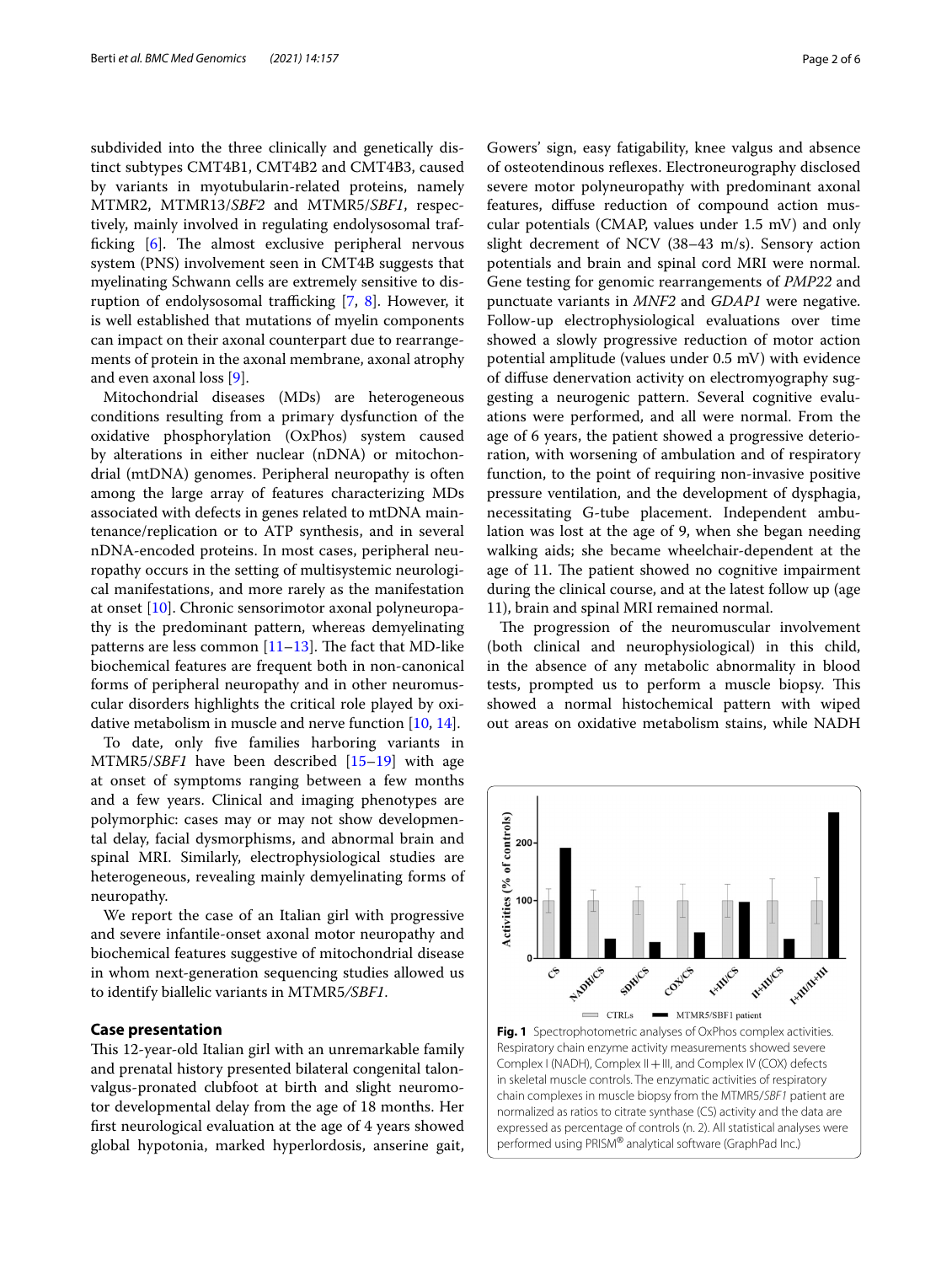

<span id="page-2-0"></span>staining showed the presence of predominant hypertrophic fbers, suggesting an alteration of the myofbrillar framework. Overall, the results pointed to signifcant neurogenic muscular atrophy (Additional fle [1](#page-4-12): Figure S1). Spectrophotometric determination of OxPhos activities in muscle homogenate showed multiple defects of the respiratory chain complexes with high levels of citrate synthetase, an index of mitochondrial proliferation. In particular, these studies [[20\]](#page-5-3) showed Complex I (NADH: ubiquinone oxidoreductase), Complexes  $II+III$ (succinate: cytochrome *c* reductase) and Complex IV

(cytochrome *c* oxidase) activity to be 65, 55 and 66% of normal values, respectively (Fig. [1\)](#page-1-0). Estimation by realtime PCR showed that total mtDNA content was also lower than normal values, as was the mtDNA level in muscle (about 30% of normal control values), whereas the mtDNA/nDNA ratio  $[21]$  $[21]$  in cultured skin fibroblasts was normal.

Having excluded pathogenic alterations in over 1000 mitochondrial genes by massive gene testing (MitoExome analysis as in  $[22]$ ), we identified bi-allelic variants in MTMR5/*SBF* (NM\_001365819.1) by whole-exome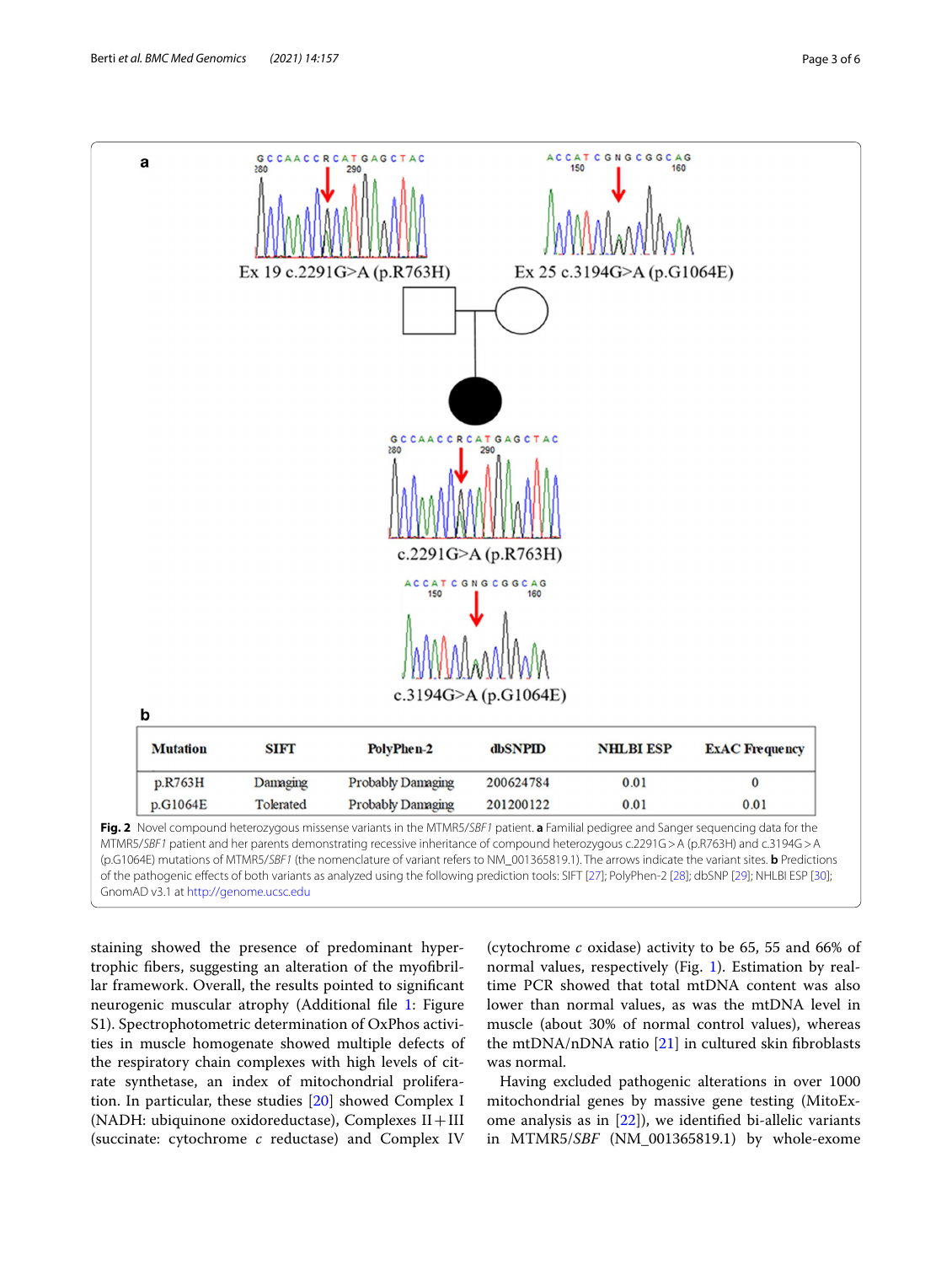

<span id="page-3-0"></span>sequencing (WES) of the family trio; this was done by precise fltering and prioritization of over 740 variants in more than 600 rare genes with a customized in-house bioinformatic pipeline using the criteria as reported in [[23\]](#page-5-10). Sanger sequencing confrmed that the patient harbored the p.R763H (c.2291G>A) variant, inherited from her father, and the p.G1064E  $(c.3194G>A)$  variant, inherited from her mother (Fig. [2\)](#page-2-0). According to the ACMG guidelines [\[24](#page-5-11)], these variants were classifed as "uncertain" (evidence of pathogenicity: PM2, PP3) and "likely benign", respectively, with CADD scores of 29.3  $(p.R763H)$  and 24.2  $(p.G1064E)$ . The variants were absent in 175 CMT patients collected in our lab as well as in inhouse WES data from 164 cases.

#### **Discussion and conclusions**

CMT4B3, ranging from pure demyelinating neuropathy with myelin outfolding to axonal forms complicated by multiple cranial involvement, intellectual disability, microcephaly and dysmorphic features, may show various clinical pictures, from mild to more severe. Herein, we further broaden the spectrum of CMT4B3 phenotypes by reporting a case of severe and progressive polyneuropathy with axonal motor involvement in a child without cognitive impairment and with normal MRI fndings. We identifed two variants in MTMR5*/ SBF1* by massive sequencing. The p.R763H mapped on the edge of the SBF1/SBF2 domain of MTMR5 (Fig. [3\)](#page-3-0), a 220-amino acid motif in the middle of both the SBF1 and SBF2 proteins [[25\]](#page-5-12). Although two other variants have been reported in this specific motif  $[16,$  $[16,$  $17$ ], its function remains to be ascertained. The second variant, p.G1064E, mapped within a linker region located between the GRAM and myotubularin-like phosphatase domains (Fig.  $3$ ). The p.G1064E variant is predicted in silico as tolerated and it might have a moderate impact on the structure/function of the protein. As in our case, less severe missense variants within the linker regions (Fig. [3\)](#page-3-0) were described in three Korean sisters presenting progressive demyelinating sensorymotor neuropathy with myelin outfolding and slow disease progression without cognitive impairment [[18](#page-5-15)]. Conversely, all the remaining CMT4B3 cases harbored pathogenic variants predicting a high functional impact on protein structure [[15,](#page-5-1) [17,](#page-5-14) [19,](#page-5-2) [26\]](#page-5-16).

It is interesting that the initial clinical and laboratory investigations in our child suggested a possible mitochondrial role with predominant PNS involvement, a non-canonical, yet at the same time not particularly rare, MD presentation  $[12]$  $[12]$ . It is possible that accumulation of toxic metabolites or secondary impairment of the OxPhos machinery and mitochondrial metabolism, or a combination of the two, might afect peripheral nerves and long axons leading to atypical mitochondrial presentations [[10](#page-4-9)–[13](#page-4-11)]. However, these issues require more precise investigations in peripheral nerves.

In conclusion, we identifed two novel missense in MTMR5/*SBF1*. This finding underlines the importance of testing this gene in children with clinical evidence of PNS involvement, even if they present no associated neurodevelopmental features or skeletal abnormalities. Whilst our case report further corroborates the importance of WES studies as a frst-tier diagnostic method in children with complex neurological phenotypes, it also highlights the presence of secondary features of MD, and thus the need for better studies on the involvement of disturbed oxidative metabolism in chronic inherited neuropathies.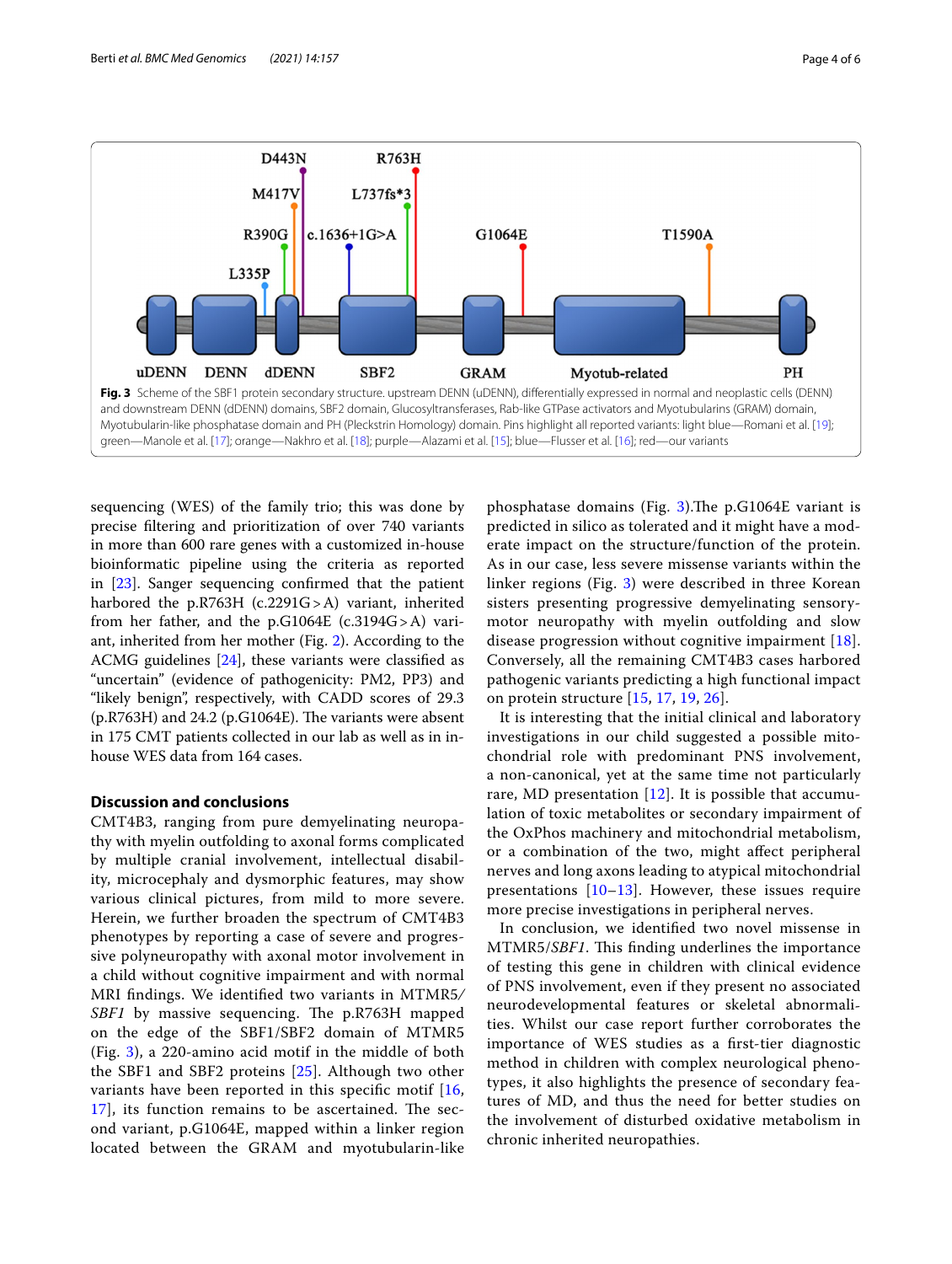#### **Abbreviations**

CMT: Charcot-Marie-Tooth disease; NCV: Nerve conduction velocity; PNS: Peripheral nervous system; MDs: Mitochondrial diseases; OxPhos: Oxidative phosphorylation; nDNA: Nuclear DNA; mtDNA: Mitochondrial DNA; ACMG: American College of Medical Genetics.

#### **Supplementary Information**

The online version contains supplementary material available at [https://doi.](https://doi.org/10.1186/s12920-021-01001-1) [org/10.1186/s12920-021-01001-1](https://doi.org/10.1186/s12920-021-01001-1).

<span id="page-4-12"></span>**Additional fle 1: Figure S1.** Staining in muscle biopsy from a MTMR5/*SBF1* patient. **a** Muscle-specifc staining with hematoxylin and eosin (HE) to show the myofbril morphology; **b** Gomori trichrome staining showing the intermyofbrillar network; **c** ATPase stain at pH 4.3 for type 1 myofbers; **d** NADH staining for respiratory complex I activity; predominant hypertrophic fbers can be seen in the intermyofbrillar network. We used a Zeiss AxioVision microscope and an AxioVision software for data collection. Bar=50 μ.

#### **Acknowledgements**

This paper is dedicated to the loving memory of AP who recently passed away. We thank the family for participating in this study, the patients' association MITOCON and UILDM (Unione Italiana Lotta alla Distrofa Muscolare) and CollaGe-associazione-Genitori-Manzoni-Poli-Molfetta. We are indebted to Dr. Catherine J. Wrenn for the expert editing of the manuscript and critical advice.

#### **Authors' contributions**

BB: clinical characterization; writing the manuscript. GL: genetic and molecular studies; Editing the manuscript. FMa: clinical characterization; writing the manuscript. SD: genetic and molecular studies. IP: genetic and molecular studies; editing the manuscript. MAD: clinical characterization; editing the manuscript. FMo: WES studies. RG: supervision of clinical aspects. FMS: obtaining funds; supervising the project. VP: genetic and molecular studies; initiated and supervised the project. All authors: data analysis, experimental design. All the authors gave fnal approval of the version to be published and agreement to be accountable for all aspects of the work in ensuring that questions related to the accuracy or integrity of any part of the work are appropriately investigated and resolved.

#### **Funding**

This study received partial fnancial support from the Italian Ministry of Health-Ricerca Corrente, MITO-NEXT, Mit-OMICS (to FMS) and 5X1000 (to FM), Fondazione Telethon (Grant numbers GUP09004). This work was supported by grants from Regione Puglia-Malattie Rare-Petruzzella Del. N.246 10.09.2019\_ UPB-SMBNOS and by donations of Parents' Associations (to VP).

#### **Availability of data and materials**

The datasets generated and analyzed during the current study has been registered with the BioProject database with the ID PRJNA733011 [\(http://www.](http://www.ncbi.nlm.nih.gov/bioproject/733011) [ncbi.nlm.nih.gov/bioproject/733011\)](http://www.ncbi.nlm.nih.gov/bioproject/733011). Predictably or probably deleterious scores were determined using an *in-silico* pipeline employing SIFT [\(https://](https://sift.bii.a-star.edu.sg/) [sift.bii.a-star.edu.sg/](https://sift.bii.a-star.edu.sg/)), PolyPhen-2 [\(http://genetics.bwh.harvard.edu/pph2/](http://genetics.bwh.harvard.edu/pph2/)); dbSNP (<https://www.ncbi.nlm.nih.gov/snp/>); NHLBI ESP [\(https://evs.gs.washi](https://evs.gs.washington.edu/EVS/) [ngton.edu/EVS/](https://evs.gs.washington.edu/EVS/)); GnomAD v3.1 (<http://genome.ucsc.edu>). Details of the variants analyzed during the current study are deposited in ClinVar [\(https://](https://www.ncbi.nlm.nih.gov/clinvar/) [www.ncbi.nlm.nih.gov/clinvar/\)](https://www.ncbi.nlm.nih.gov/clinvar/) under the accession codes: RCV001449576.1 (p.Arg763His) and RCV001449656.1 (p.Gly1064Glu). Sanger sequencing was run using the set of primers: Sbf1-19F 5′-TATGGGGATGTGCAGACTCA-3′/Sbf1- 19R 5′-ACTCTCCGTGCAGACCTTGT-3′; Sbf1-25F 5′-TCCCTCAGGTATGGATCT GG-3′/Sbf1-25R 5′-CTCCCTGGCCAATGTCAG-3′.

#### **Declarations**

#### **Ethics approval and consent to participate**

This study was approved by the Tuscany Regional Pediatric Ethics Committee. All the procedures complied with the Helsinki Declaration of 1975. Genetic studies were performed after parental written informed consent had been obtained.

#### **Consent to publish**

Written informed consent was received for publication of clinical data and brain imaging results from the patient's parents.

#### **Competing interests**

The authors declare that they have no competing interests.

#### **Author details**

<sup>1</sup> Child Neurology Unit, Meyer Children's Hospital, Florence, Italy. <sup>2</sup> Department of Medical Basic Sciences, Neurosciences and Sense Organs, University of Bari Aldo Moro, Piazza G. Cesare, 11, 70124 Bari, Italy. <sup>3</sup>IRCCS Fondazione Stella Maris, via dei Giacinti 2, Calambrone, 56128 Pisa, Italy. <sup>4</sup>Metabolic Unit, Meyer Children's Hospital, Florence, Italy. <sup>5</sup> Present Address: Pediatric Neurology and Centro Clinico Nemo, Fondazione Policlinico Universitario Agostino Gemelli - IRCCS, Rome, Italy.

# Received: 8 November 2020 Accepted: 6 June 2021

#### **References**

- <span id="page-4-0"></span>Jerath NU, Shy ME. Hereditary motor and sensory neuropathies: understanding molecular pathogenesis could lead to future treatment strategies. Biochim Biophys Acta. 2015;1852(4):667–78.
- <span id="page-4-1"></span>2. Barisic N, Claeys KG, Sirotkovic-Skerlev M, Lofgren A, Nelis E, De Jonghe P, Timmerman V. Charcot-Marie-Tooth disease: a clinico-genetic confrontation. Ann Hum Genet. 2008;72(Pt 3):416–41.
- <span id="page-4-2"></span>3. Bird TD. Charcot-Marie-Tooth (CMT) hereditary neuropathy overview. In: Adam MP, Ardinger HH, Pagon RA, Wallace SE, Bean LJH, Stephens K, Amemiya A, editors. GeneReviews. Seattle: University of Washington; 1993.
- <span id="page-4-3"></span>4. Previtali SC, Quattrini A, Bolino A. Charcot-Marie-Tooth type 4B demyelinating neuropathy: deciphering the role of MTMR phosphatases. Expert Rev Mol Med. 2007;9(25):1–16.
- <span id="page-4-4"></span>5. Pareyson D, Stojkovic T, Reilly MM, Leonard-Louis S, Laura M, Blake J, Parman Y, Battaloglu E, Tazir M, Bellatache M, et al. A multicenter retrospective study of charcot-marie-tooth disease type 4B (CMT4B) associated with mutations in myotubularin-related proteins (MTMRs). Ann Neurol. 2019;86(1):55–67.
- <span id="page-4-5"></span>6. Mammel AE, Delgado KC, Chin AL, Condon AF, Hill JQ, Aicher SA, Wang Y, Fedorov LM, Robinson FL. Distinct roles for the Charcot-Marie-Tooth disease-causing endosomal regulators Mtmr5 and Mtmr13 in axon radial sorting and Schwann cell myelination. bioRxiv; 2019. p. 843219.
- <span id="page-4-6"></span>7. Brennan KM, Bai Y, Shy ME. Demyelinating CMT—what's known, what's new and what's in store? Neurosci Lett. 2015;596:14–26.
- <span id="page-4-7"></span>8. Lee SM, Chin LS, Li L. Dysregulation of ErbB receptor trafficking and signaling in demyelinating Charcot-Marie-Tooth disease. Mol Neurobiol. 2017;54(1):87–100.
- <span id="page-4-8"></span>Berger P, Young P, Suter U. Molecular cell biology of Charcot-Marie-Tooth disease. Neurogenetics. 2002;4:1–15.
- <span id="page-4-9"></span>10. Pareyson D, Piscosquito G, Moroni I, Salsano E, Zeviani M. Peripheral neuropathy in mitochondrial disorders. Lancet Neurol. 2013;12(10):1011–24.
- <span id="page-4-10"></span>11. Carelli V, Chan DC. Mitochondrial DNA: impacting central and peripheral nervous systems. Neuron. 2014;84(6):1126–42.
- <span id="page-4-13"></span>12. Mancuso M, Orsucci D, Angelini C, Bertini E, Bruno C, Carelli V, Comi GP, Filosto M, Lamperti C, Moggio M, et al. Corrigendum to "Response to: Mitochondrial neuropathy afects peripheral and cranial nerves and is primary or secondary or both" [Neuromuscular Disorders 26/8 (2016) 549]. Neuromuscul Disord. 2017;27(4):e1.
- <span id="page-4-11"></span>13. Pareyson D, Saveri P, Sagnelli A, Piscosquito G. Mitochondrial dynamics and inherited peripheral nerve diseases. Neurosci Lett. 2015;596:66–77.